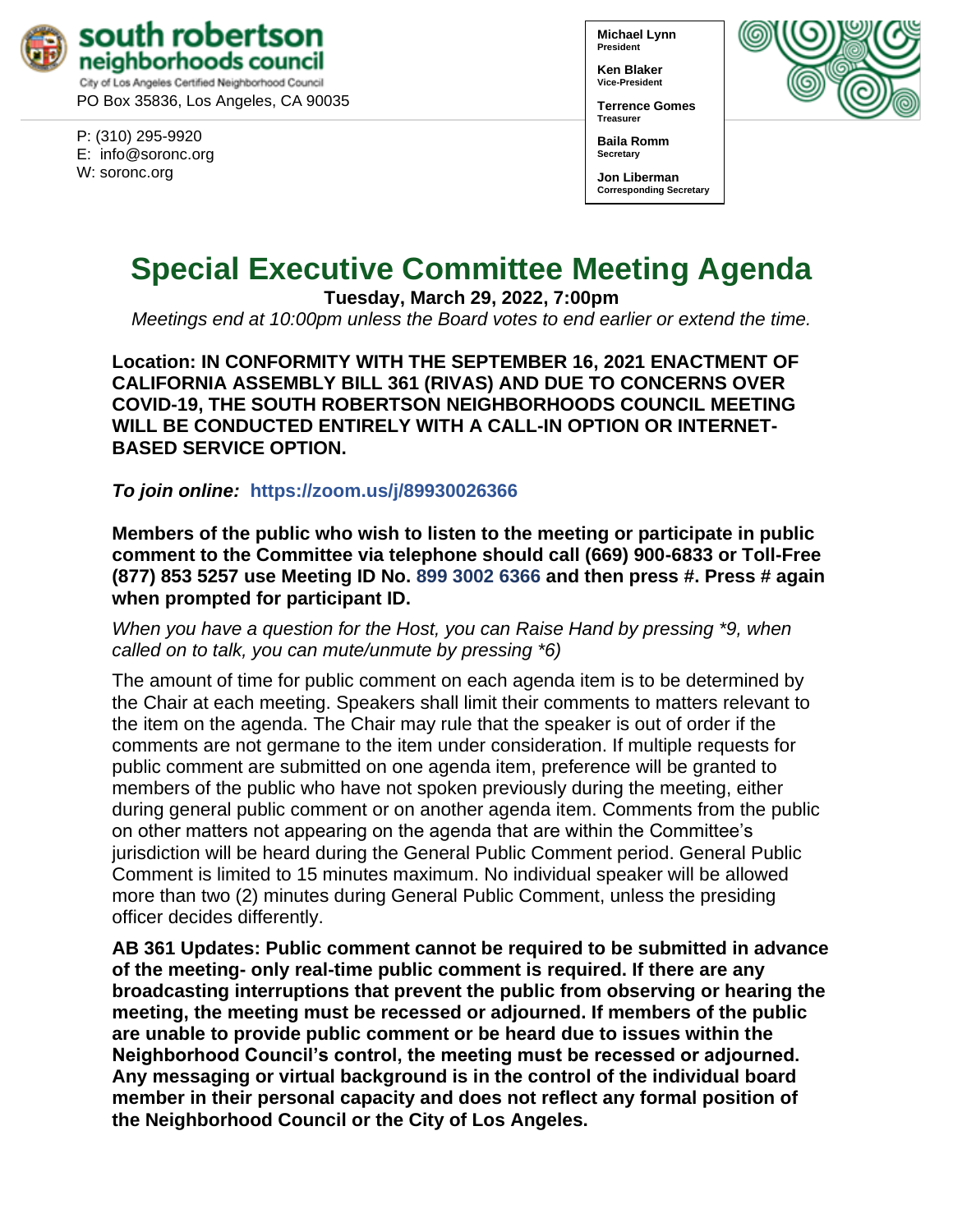- **1. Call to Order**
- **2. Pledge of Allegiance**
- **3. Roll Call**
- **4. New Business**
	- a. Motion for the SORO NC to approve the date of the COVID/ Flu Vaccine Clinic on April 24, 2022 1;00PM-4:00PM
	- b. Discussion and possible action on rescheduling, reformatting, and/or cancelling CD5 Candidate Town Hall
	- c. Discussion and possible action on postponing Selections of open Board seats until the May 19, 2022 General Board meeting
	- d. Discussion and possible action on setting Agenda for March 31, 2022 Special General Board Meeting

## **5. Adjournment**

*Note: Public comment will be taken for each motion as well as for any item in the consent agenda prior to Board action. Please note that under the Brown Act, the Board is prevented from acting on matters brought to its attention during the General Public Comment period; however, the issue may become the subject of a future meeting. In the interest of addressing all items on the agenda, time limits for individual comments and discussion may be set at the discretion of the Chair.*

*All items on the consent agenda will be determined by a single Board vote and without Board discussion. Board members may request that any item be removed from the consent agenda and considered individually at any time prior to that vote.*

## **Public Posting of Agendas -**

Neighborhood Council agendas are posted for public review as follows: ● Demers & Associates- 1836 1/2 S Robertson Blvd, Los Angeles, CA 90035; The Robertson Blvd Library- 1719 S Robertson Blvd, Los Angeles, CA 90035; The Robertson Recreation Center- 1641 Preuss Rd, Los Angeles, CA 90035; The Office of Councilmember Paul Koretz- 6380 Wilshire Blvd #800, Los Angeles, CA 90048; Hamilton High School- 2955 S Robertson Blvd, Los Angeles, CA 90034

● [www.soronc.org](http://www.soronc.org/)

• You can also receive our agendas via email by subscribing to L.A. City's Early [Notification System \(ENS\)](https://www.lacity.org/government/subscribe-agendasnotifications/neighborhood-councils)

### **Reconsideration and Grievance Process -**

For information on the NC's process for board action reconsideration, stakeholder grievance policy, or any other procedural matters related to this Council, please consult the NC Bylaws. The Bylaws are available at our Board meetings and our website [www.soronc.org](http://www.soronc.org/)